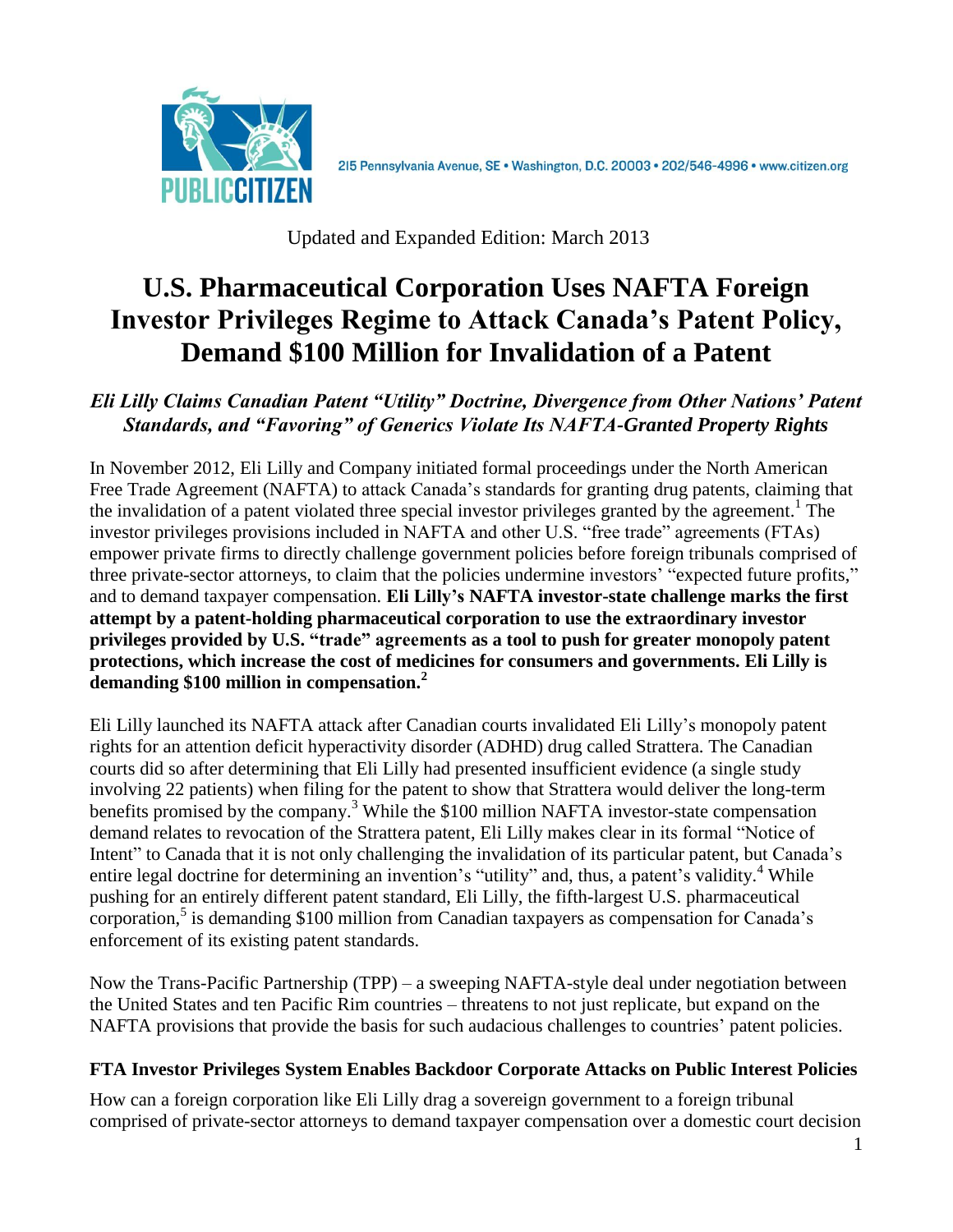on patents? NAFTA and similar U.S. pacts have quietly established what is known as the "investorstate dispute resolution" regime, a system of new corporate privileges and their private extra-judicial enforcement defined by these radical features:

- The system elevates foreign corporations to the level of sovereign governments, uniquely empowering them to skirt domestic laws and courts and privately enforce the terms of a public treaty by directly challenging governments' public interest policies before foreign tribunals.
- The tribunals deciding these cases are comprised of three private sector attorneys, unaccountable to any electorate. Many of the tribunalists rotate between serving as "judges" and bringing cases for corporations against governments. Such dual roles would be deemed unethical in most legal systems. In this "club" of international investment arbitrators, there are fifteen lawyers who have been involved in 55 percent of the total international investment cases known today.<sup>6</sup> The tribunals operate behind closed doors, and there are no meaningful conflict of interest rules with respect to arbitrators' relationships with, or investments in, the corporations whose cases they are deciding.
- Tribunalists are paid by the hour, creating an incentive for cases to drag out endlessly. Governments are often ordered to pay for a share of tribunal costs even when cases are dismissed. Given that the average costs for such procedures total \$8 million, the mere filing of a case can create a chilling effect on government policy, even if the government expects to win. (In one challenge against the Philippines, the government's tribunal and legal costs alone topped \$50 million.) $^7$  If a tribunal rules against a challenged policy, there is no limit to the amount of money the tribunal can order the government to pay the foreign corporation. The cases cannot be appealed on the merits. Countries may file for an "annulment" for certain specific categories of tribunal "error." Annulment claims are not heard by domestic courts, but are decided by another tribunal comprised of private sector attorneys.
- Investors and corporations can demand taxpayer compensation for policies that they allege as violating special "rights" granted to foreign investors by NAFTA-style FTAs. These "rights" are phrased in vague, broad language. Tribunals have increasingly interpreted these foreign investor "rights" to be far more expansive than those afforded to domestic firms, such as the "right" to a regulatory framework that conforms to a corporation's "expectations." This "right" has been interpreted to mean that governments should make no changes to regulatory policies once a foreign investment has been established.<sup>8</sup>
- Claiming such expansive protections, foreign corporations have launched investor-state challenges against a wide array of consumer health and safety policies, environmental and landuse laws, government procurement decisions, regulatory permits, financial regulations and other public interest polices that they allege as undermining "expected future profits."

When the foreign investor wins a case, the government must hand the corporation an amount of taxpayer money decided by the tribunal as compensation for the offending policy. Under U.S. FTAs and related deals, private investors have already pocketed over \$3 billion in taxpayer money via investor-state cases, while more than \$15 billion remains in pending claims.<sup>9</sup>

The investor-state regime was ostensibly established to provide foreign investors a venue to obtain compensation when their factory or land was expropriated by a government that did not have a reliable domestic court system. Instead, the regime has birthed an entire industry of lawyers, tribunalists and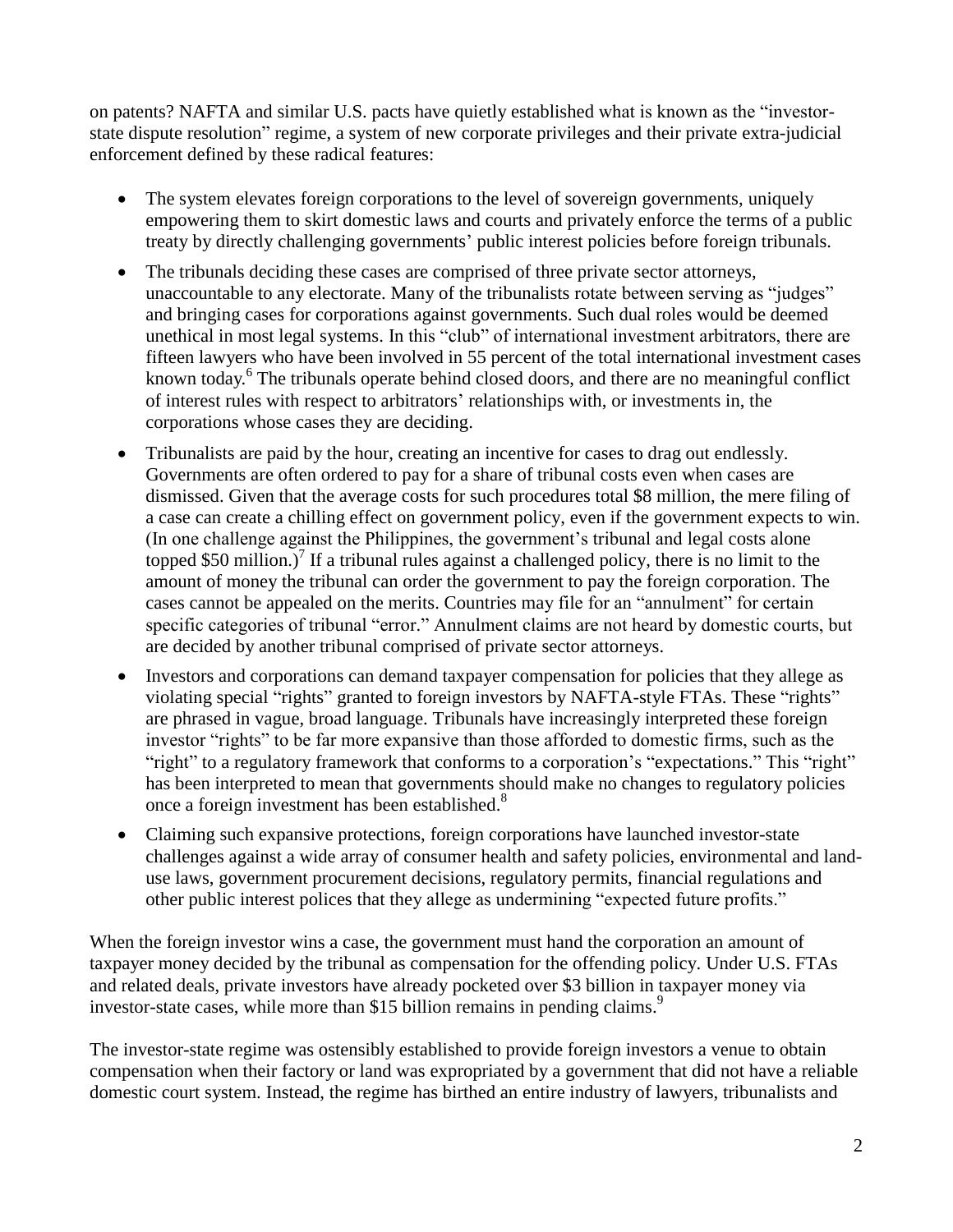specialized equity funds that finance what has proved to be a very lucrative business of raiding government treasuries.

The number of investor-state cases has soared over the last decade – in 2011, the cumulative number of investor-state cases launched was nine times the cumulative investor-state caseload in 2000, even though treaties with investor-state provisions have existed since the 1950s. While only 50 such cases were filed between 1950 and 2000, today more than 450 have been filed.<sup>10</sup>

*"When I wake up at night and think about arbitration, it never ceases to amaze me that sovereign states have agreed to investment arbitration at all ... Three private individuals are entrusted with the power to review, without any restriction or appeal procedure, all actions of the government, all decisions of the courts, and all laws and regulations emanating from parliament."* -**Juan Fernández-Armesto**, arbitrator from Spain "Arbitrator and counsel: the double-hat syndrome", *Global Arbitration Review*, Vol. 7 - Issue 2, 3/15/12.

## **The TPP Would Extend Beyond NAFTA in Providing Corporations New Rights to Attack Patent Policies**

Ironically, while Canada faces an investor-state challenge from Eli Lilly, the country has joined negotiations to establish the TPP, which would expand the investor-state system further. To date, Canada alone has paid more than \$155 million to foreign investors after NAFTA investor-state attacks on energy, timber, land use and toxics policies.<sup>11</sup> Underlying Eli Lilly's claim against Canada is the notion that government patent policies and actions are subject to the investor privileges provisions of the agreement. NAFTA's Investment Chapter does not explicitly list patents in its definition of investments that are subject to the pact's investor rights and privileges. However, some analysts have long worried that the broad, vague NAFTA definition of covered investments could be used to attack patent policies.<sup>12</sup> But in the TPP, the proposed Investment Chapter explicitly names "intellectual property rights" as a protected "investment."<sup>13</sup>

Not all TPP negotiating members have chosen to accept the deal's proposed extension of extreme investor-state provisions. Australia has already publicly refused to be party to an investor-state dispute settlement system in the TPP or any other trade deal.<sup>14</sup> And skepticism about the radical investor-state regime has grown with each extreme decision issued under this system. South Africa and India both recently announced that they would avoid submitting to the regime.<sup>15</sup> Brazil has always rejected it.<sup>16</sup>

As the number of investor-state attacks on popular public interest policies surge, the question is why every country does not follow Australia's lead. Sadly, the United States is adamant that the TPP include the expanded version of investor privileges and the notorious regime of private investor-state enforcement. So far, no TPP country except Australia has said no to the regime, though many countries have rejected the expanded definition of "investments" subject to private enforcement as proposed by the United States.

#### **In the Name of "Free Trade," Eli Lilly Asserts a Right to Maintain Monopolies, but Break Promises**

The trigger for Eli Lilly's NAFTA attack was the invalidation of a patent for Strattera, a drug used for treatment of ADHD. Both a Canadian federal court and a court of appeals ruled that Eli Lilly had failed to demonstrate the drug's promised utility when applying for a patent.<sup>17</sup>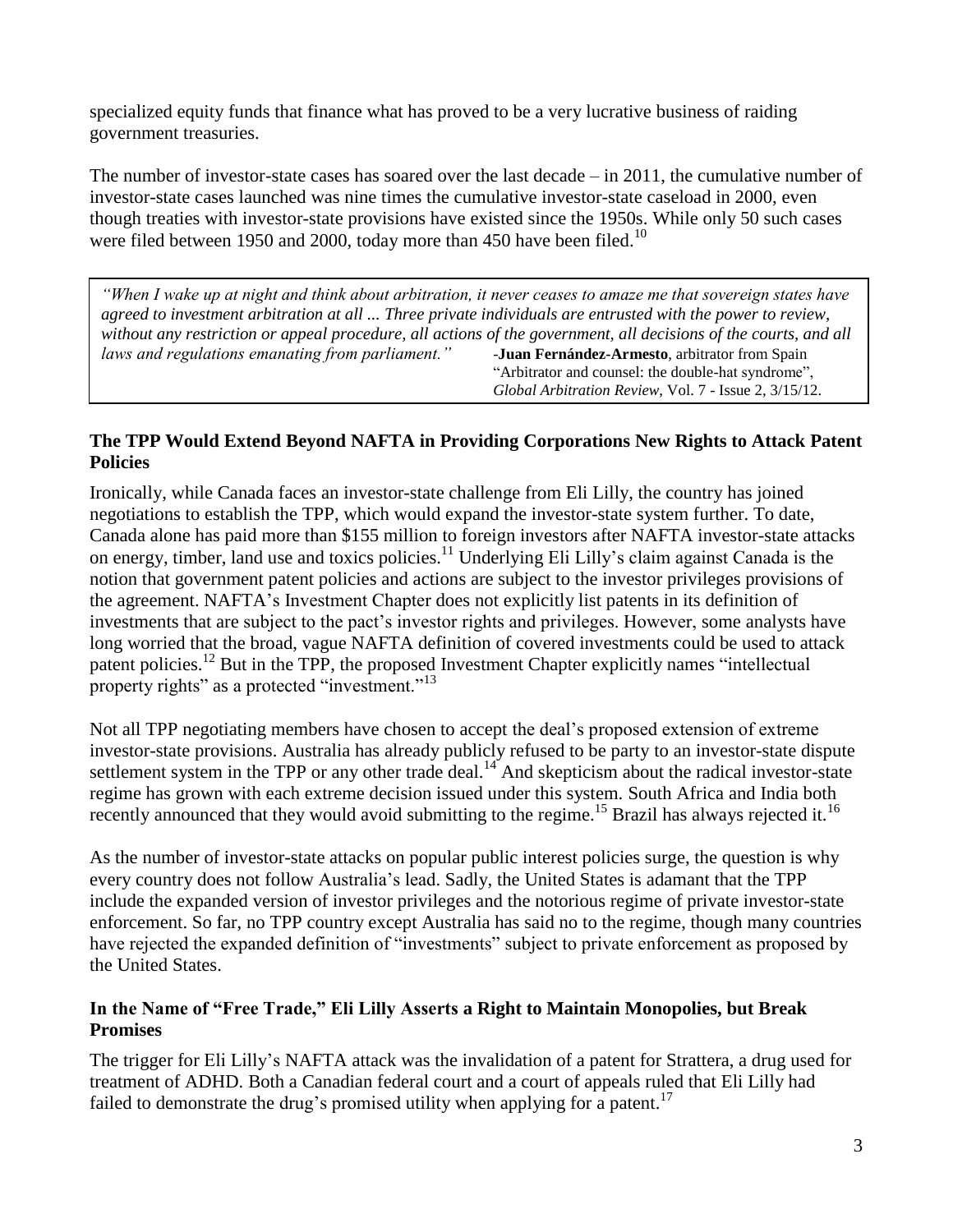The vast majority of Eli Lilly's formal NAFTA challenge notice to the Canadian government focuses on attacking Canada's underlying patent policies. That is to say that while Eli Lilly's demand for compensation is based on invalidation of the Strattera patent, its claim is premised on the tribunal finding that Canada's broader patent policy violates claimed investor rights.

To obtain a patent in Canada, an invention must be "useful." Different countries' patent policies define utility (usefulness) in varying ways. The right for each country to set its own substantive terms of patentability is among the "flexibilities" preserved in the World Trade Organization's (WTO) Trade-Related Aspects of Intellectual Property Rights (TRIPS) agreement and in NAFTA's intellectual property chapter.<sup>18</sup> The Canadian "promise doctrine" provides that a patent will be granted so long as the promise regarding an invention's utility is *demonstrated or soundly predicted* at the time of filing. Eli Lilly lambasts this patent policy framework as "discriminatory, arbitrary, unpredictable and remarkably subjective.<sup>719</sup> It presumes to declare what Canada's standard of patentability policy should be – that Canada must issue a patent and allow a drug firm to charge monopoly prices if an invention simply *claims* utility *without demonstrating it*. <sup>20</sup> This is a critical point: Eli Lilly is asking the NAFTA investor-state tribunal to award compensation for a violation of its investor rights because Canada enforced its patentability standards, even though the underlying NAFTA provisions covering patents provide signatory countries flexibility to determine their own substantive standards for patentability.

If successful, Eli Lilly's broad-based attack could expose Canada to a slew of investor-state attacks from other drug companies that have had patents invalidated because their patent applications failed to show or predict that the medicines would provide the promised benefits. Indeed, Eli Lilly mentions in its notice another invalidated patent for an anti-schizophrenia drug named Zyprexa, a patent that Canadian courts similarly determined had failed the test of substantiating promised benefits.<sup>21</sup> Eli Lilly warns that if Canada's Supreme Court does not overturn the Zyprexa invalidation, the company "will have exhausted all domestic remedies regarding Zyprexa,"<sup>22</sup> which experts see as a thinly-veiled threat that Eli Lilly might launch another NAFTA investor-state challenge over that drug.<sup>23</sup> In addition, observers have noted that Pfizer may also be considering a NAFTA investor-state attack on Canada's patent policies after the Supreme Court invalidated Pfizer's patent for its famed Viagra drug late last year for failing to disclose a critical active ingredient.<sup>24</sup>

## **Eli Lilly Cites / Invents Sweeping "Rights" that Could Chill Policies that Increase Access to Affordable Medicines**

Eli Lilly's specific claims are that the Canadian courts' revocation of its patent violates its NAFTAgranted special investor privileges because this government action is*:*

- A violation of the **Minimum Standard of Treatment** guaranteed to foreign investors by NAFTA's investor privileges rules. (Eli Lilly and Company is a U.S. corporation that wholly owns Eli Lilly Canada.);
- **Discriminatory** (in favor of generic firms) in violation of NAFTA's **National Treatment** rule; and
- An **Expropriation** of property rights granted to Eli Lilly by NAFTA.

Eli Lilly specifically claims that Canada's invalidation of the Strattera patent violated the "**Minimum Standard of Treatment**" that NAFTA signatories are obliged to provide to foreign investors.<sup>25</sup> NAFTA Article 1105 on the Minimum Standard of Treatment states: "Each Party shall accord to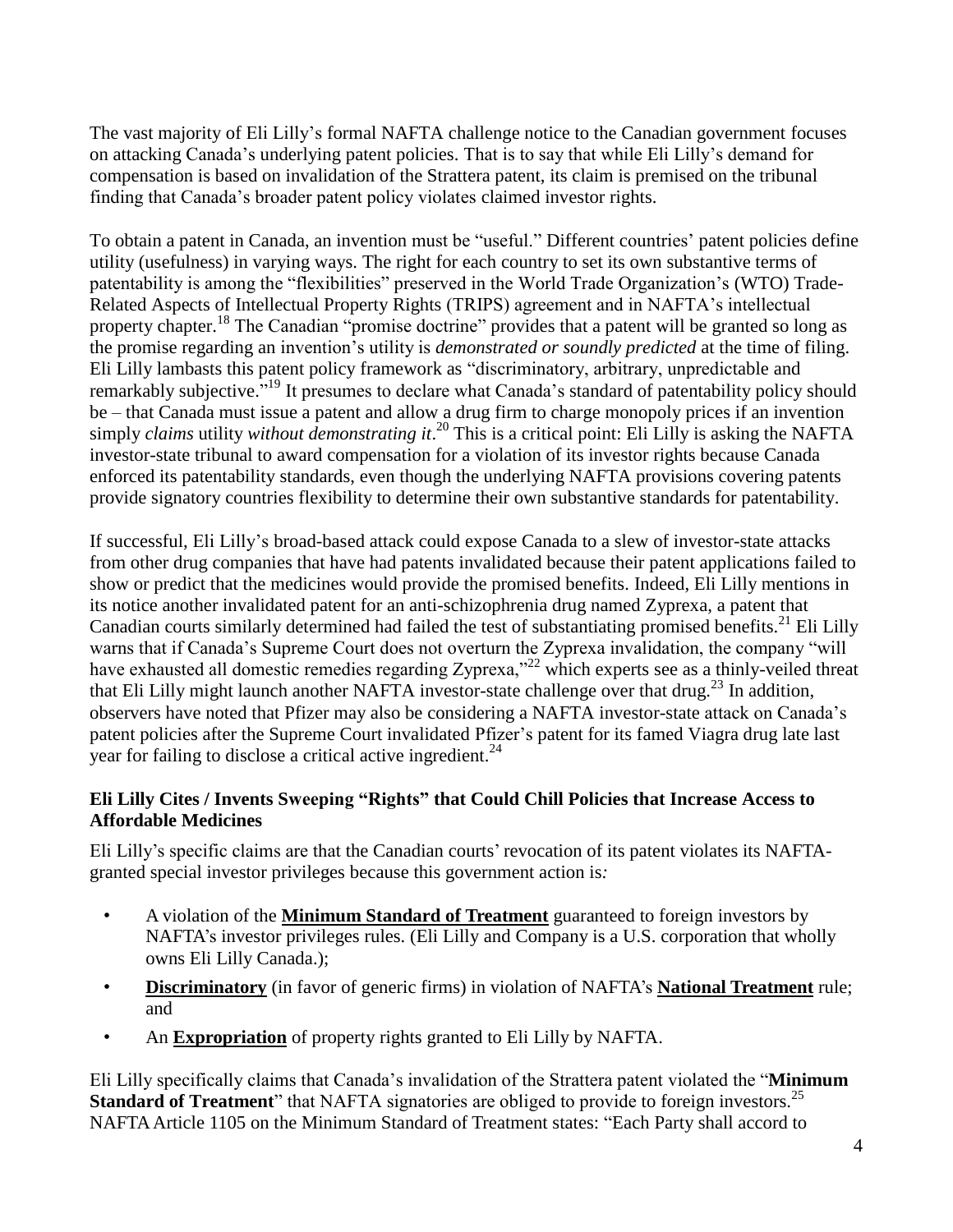investments of investors of another Party treatment in accordance with international law, including fair and equitable treatment and full protection and security."<sup>26</sup> What does that mean? Ultimately the tribunal decides, and its interpretation is not subject to appeal.

Sovereign States, including the United States, have consistently argued that this standard means providing police protection and due process, such as that afforded to Eli Lilly when it defended its patent before Canada's courts. States have consistently argued that tribunals must define the Minimum Standard of Treatment using two fundamental principles of Customary International Law (CIL): State practice and *opinio juris* (a State's sense of obligation, i.e. that it is bound to the law in question).

After a string of outlandish, expansive tribunal interpretations in NAFTA cases of what the minimum standard required of States, U.S. trade negotiators inserted an Annex in the 2005 Central America Free Trade Agreement (CAFTA) and subsequent U.S. FTAs that states: "The Parties confirm their shared understanding that 'customary international law' generally and as specifically referenced in Articles 10.5 [on the Minimum Standard of Treatment], 10.6, and Annex 10-C results from a general and consistent **practice of States** that they follow from a sense of legal obligation." [emphasis added] 27

But investor-state tribunals have generated increasingly inventive interpretations of the minimum standard in NAFTA-style deals, interpretations that impose new obligations on States beyond those that they contemplated when signing the agreements. This trend includes a recent CAFTA case in which the tribunal simply ignored the CIL Annex and instead imported a definition fabricated by a previous NAFTA tribunal.<sup>28</sup> Not bound to the minimum standard practiced and supported by sovereign States, investor-state tribunals have repeatedly interpreted the standard to mean that governments must compensate investors if they enact policies or take actions that could violate foreign investors' expectations. The tribunals have also generated creative notions of just what such investor expectations are. As the United States argued in a previous investor-state case, "if States were prohibited from regulating in any manner that frustrated expectations – or had to compensate for any diminution in profit – they would lose the power to regulate."<sup>29</sup>

Yet, this extreme interpretation is precisely the one on which Eli Lilly relies in accusing Canada's courts of "contravening" its expectations by raising patent standards to include "new and additional requirements."<sup>30</sup> Specifically, Eli Lilly claims that the Canadian court decisions undermined its NAFTA-granted "expectations of a stable business and legal environment" and the "basic requirements of legal security."<sup>31</sup> Eli Lilly does not explicitly define the minimum standard, but implicitly relies on the inventive interpretation of tribunals in other NAFTA investor-state cases, while ignoring State practice – the body of thousands of domestic court cases on patentability standards and utility requirements.<sup>32</sup>

Unfortunately, tribunals' elastic interpretations have made the Minimum Standard of Treatment claim the single most successful investor-state allegation that corporations can mount against a State, as the number of such cases has exploded. In 74 percent of all published U.S. FTA and Bilateral Investment Treaty (BIT) cases in which governments have been ordered to compensate investors, the tribunal has found a Minimum Standard of Treatment violation. (In 17 of 23 published cases under U.S. FTAs and BITs in which the investor has "won," it has done so by using Minimum Standard of Treatment violation claims.) $^{33}$ 

Eli Lilly also claims that Canada violated NAFTA's "**National Treatment**" obligation, which requires governments to afford foreign investors treatment that is "no less favorable" than that afforded to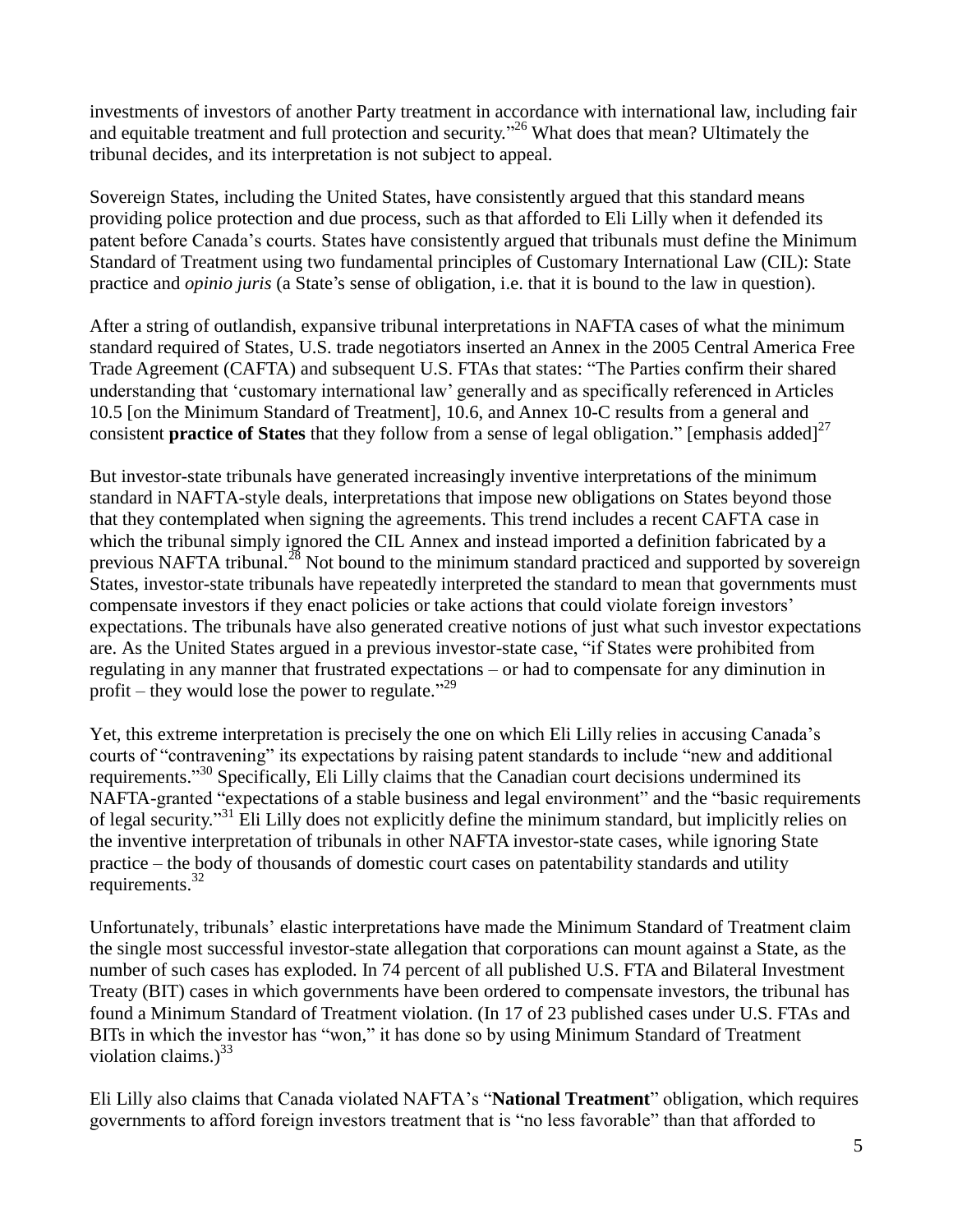domestic corporations "in like circumstances."<sup>34</sup> But after quoting this NAFTA standard, which requires countries to provide foreign investors with the same treatment provided to domestic firms under domestic law, Eli Lilly ignores it. Instead, Eli Lilly invents a standard that would require Canada to afford foreign investors treatment no less favorable than that afforded *under the laws of the foreign investors' home countries*. Eli Lilly states, "The measures in issue disadvantage foreign nationals and render their patents especially vulnerable to attack by insisting on proof of utility and disclosure of evidence that is not required by the foreign applicants' own national jurisdictions or international rules." <sup>35</sup> That is to say, *the alleged violation is the requirement to meet Canadian law.* Eli Lilly also claims that: "The measures in issue *de facto* discriminate against Lilly, a U.S. investor, when compared to domestic investors, by requiring the Strattera patent (which was filed on the basis of an international application) to meet elevated and additional standards for utility and disclosure that are not required by the laws of the United States of America, the European Union, or the harmonized PCT [Patent Cooperation Treaty] rules."<sup>36</sup> Again, that is to say, *the alleged violation is that Canada is enforcing its own laws rather than those of foreign nations.* Such a speculative obligation is rather unprecedented even among the musings of inventive investor-state tribunals.

A key aspect of Eli Lilly's discrimination claim relies on the conflation of two distinct requirements: standards for *filing* an international application for a patent under the Patent Cooperation Treaty (PCT) and standards for *obtaining* a patent from a specific country. There is no such thing as an "international patent." Patents are granted by specific countries according to their domestic laws. Rather, the PCT provides for the filing of one application in one language that establishes a date of filing accepted by all PCT signatory countries and on which an "international search" is conducted to prepare a written opinion on patentability (i.e. to determine whether there are already existing patents on the same invention). According to the World Intellectual Property Organization, the main advantages of the PCT are providing the applicant with up to 18 months "to **reflect on the desirability of seeking protection in foreign countries**, to appoint local patent agents in each foreign country, to prepare the necessary translations and to pay the national fees; he is assured that, if his international application is in the **form** prescribed by the PCT, it cannot be rejected on **formal** grounds by any designated Office during the national phase of the processing of the application." [emphasis added]<sup>37</sup>

In other words, the PCT provides for a standardized patent application, which may be granted or rejected according to applicable law in each jurisdiction in which a patent is sought. The initial international review process helps patent seekers decide if it is worth their money to try to undertake the domestic processes to seek a patent in any or many jurisdictions. And, signatory countries, including Canada, agree not to reject an *application* that meets the PCT standards on the basis that the application itself is not in the proper format. However, the decision on the merits of whether or not a patent may be issued under any specific country's patent law remains at the discretion of each country. Eli Lilly's claims of discrimination center on it being required to meet Canada's standards for patentability, as if merely *filing* an international patent application under PCT terms is the same as complying with the substantive requirements of Canadian law to *obtain* a patent.<sup>38</sup>

The corporation also bizarrely alleges that the Canadian courts' patent invalidation violates its NAFTA national treatment rights by advantaging Canadian generic firms that can now create and market generic versions of Strattera.<sup>39</sup> Here, Eli Lilly presumes to challenge Canadian courts' removal of a patent on the incredible basis that patent removals help expand the availability of less expensive generic medicines. Of course the removal of patents helps generic producers – it always does, but it does so regardless of whether the generic firms and/or the patent holders are foreign or domestic. Were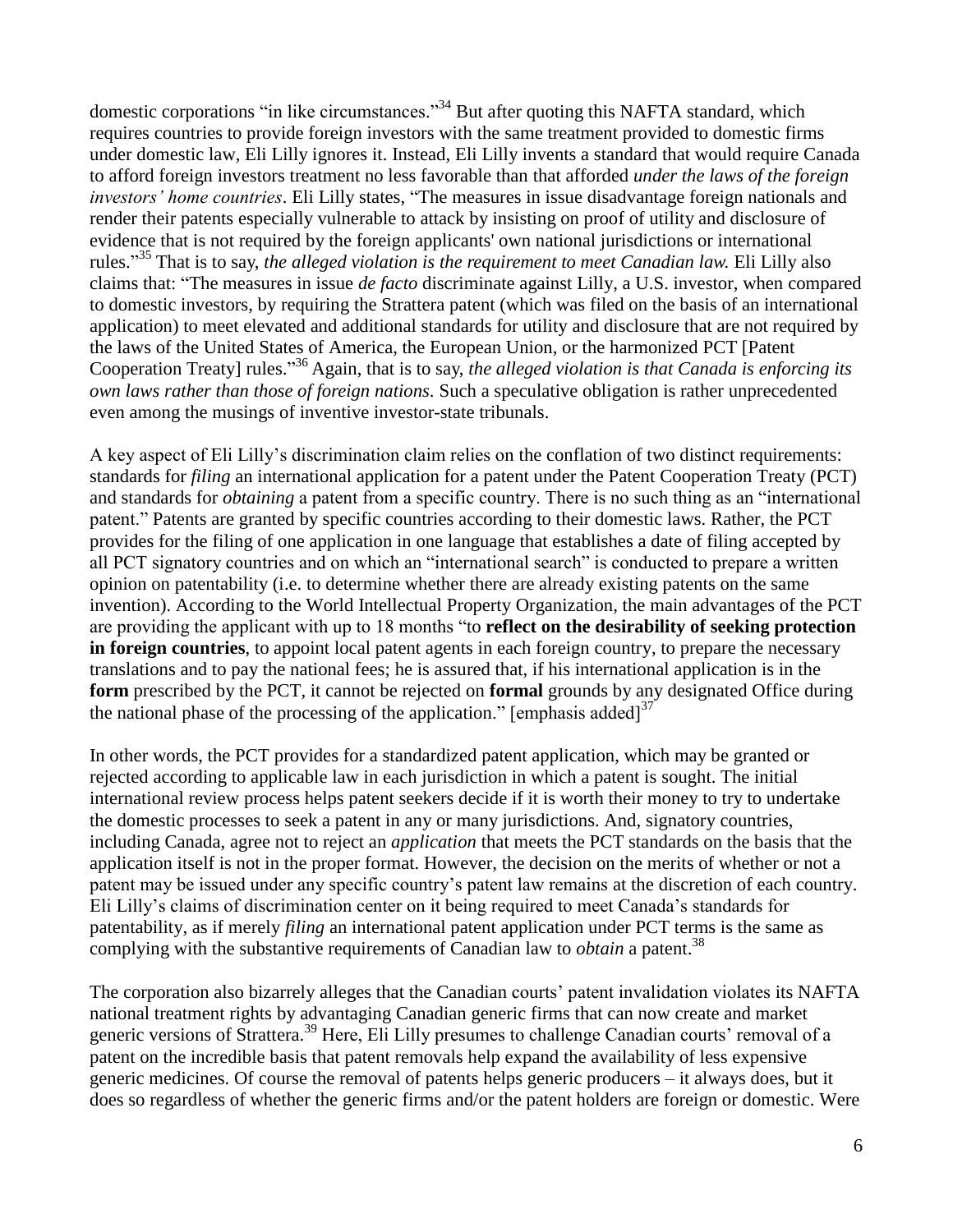Eli Lilly's skewed logic to be accepted by the tribunal, any invalidation of a foreign investor's patent, regardless of the basis, could be construed as a violation of FTA-protected national treatment rules.

Eli Lilly's final claim is that Canada violated NAFTA's obligation to not expropriate investments. The company first tries to argue that the patent invalidation constituted a "**direct expropriation**" of investments, even though that term has long been understood to mean government seizure of real property, such as land or a factory, not the invalidation of monopoly patent rights. The company then alleges in the alternative that Canada committed an "**indirect expropriation**," an extreme NAFTA provision that allows companies to obtain government compensation for "regulatory takings."<sup>40</sup> This is a legal theory generally rejected by most nations' courts: that governments must compensate property holders for any government policy or action that may reduce the property's value. (A classic example would be the government having to compensate for a land use law of general application if it forbids a property in a residential area from being used for more profitable industrial purposes.)

The basis of Eli Lilly's indirect expropriation claim is that: "…The judicial decisions invalidating the Strattera patent are illegal from the perspective of international law and therefore constitute an expropriation…The Government of Canada has a positive obligations to ensure Canadian law complies with Canada's international treaty obligations, as well as the reasonable investment-backed expectations of the investor."<sup>41</sup> Specifically, the corporation alleges that Canada's patent invalidation violates the rules of the WTO's TRIPS agreement, NAFTA's intellectual property rules, the PCT and the Paris Convention for the Protection of Industrial Property.

This argument is, in part, related to a provision of NAFTA that states that the expropriation provisions do not apply to a government's revocation or limitation of intellectual property rights to the extent that a revocation or limitation is consistent with the country's obligations under NAFTA Chapter 17, which sets forth the pact's substantive rules on intellectual property.<sup> $42$ </sup> As noted above, NAFTA's intellectual property provisions, as well as the WTO's TRIPS agreement, provide countries with flexibilities to set their own standards of patentability with respect to defining standards such as utility. Eli Lilly skirts this inconvenient fact. $43$ 

Rather, although most of the Notice of Intent is consumed with an attack on Canada's legal basis for granting patents, with respect to its indirect expropriation claim, Eli Lilly circles back to its bizarre notions of how Canada's actions are discriminatory. The company again argues that Canada has violated the national treatment obligations for patents set forth in NAFTA, the WTO and the Paris Convention by requiring the firm to meet Canadian standards rather than U.S. or EU standards.<sup>44</sup> In sum, Eli Lilly is arguing that the mere fact of Canadian patentability standards being different from those in other jurisdictions is in itself an indirect expropriation of Eli Lilly's investment in violation of its NAFTA investor rights.

Eli Lilly also claims that being required to provide Canadian national patent authorities more information to determine utility than Eli Lilly was required to provide in filing its initial international patent application under the Patent Cooperation Treaty violates the PCT – and thus is "illegal" under international law. <sup>45</sup> As described above, the PCT sets international standards for the *form* of a patent application, not whether the invention in question can satisfy the substantive standards to obtain a patent under any specific country's intellectual property laws.

Finally, the reference to the WTO is doubly confounding. In addition to the fact that the WTO TRIPS agreement provides flexibility for countries to determine their own standards of patentability, NAFTA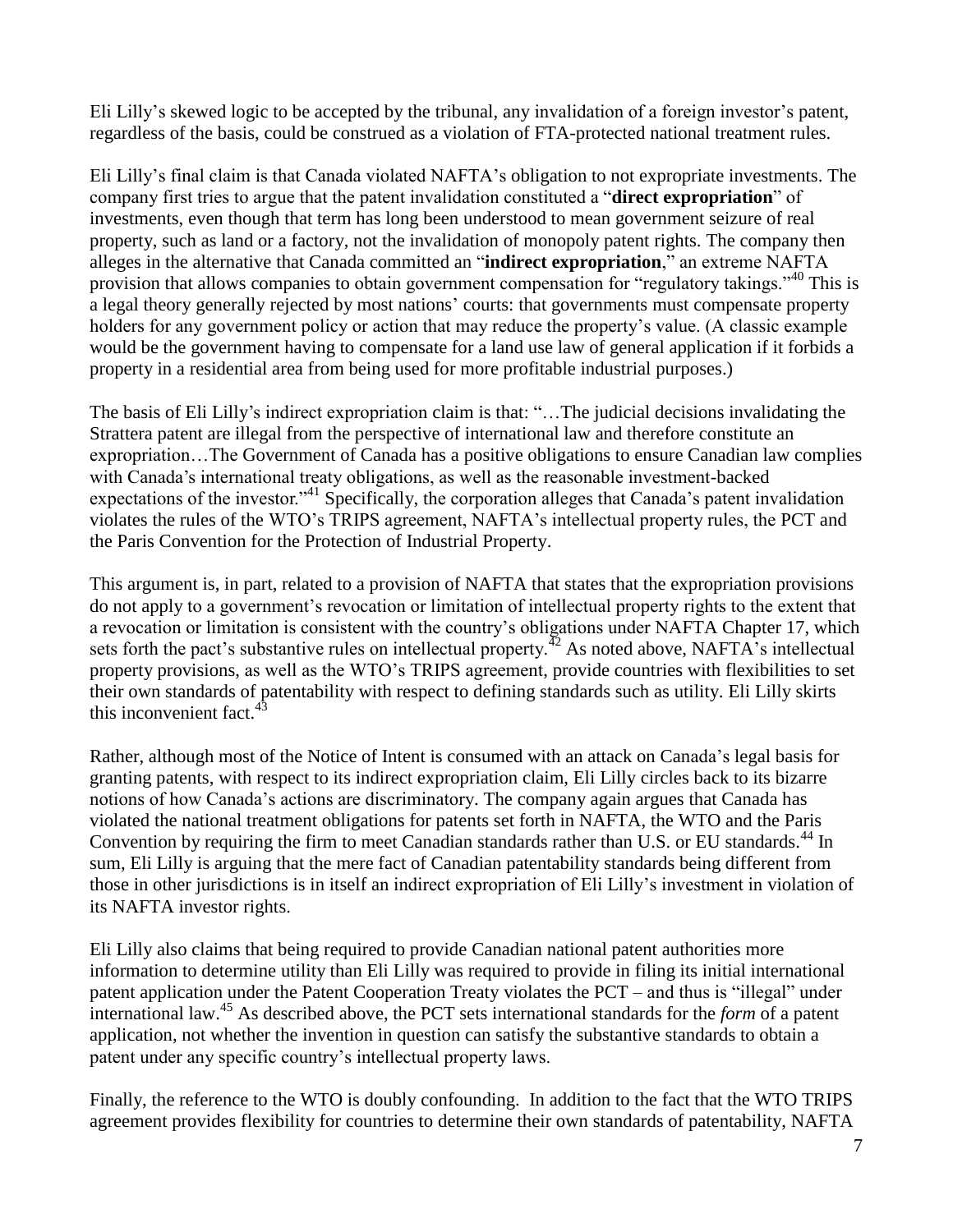predates the WTO and its TRIPS agreement, and thus does not make mention of either. NAFTA's Intellectual Property Chapter contains no general commitment to comply with other intellectual property agreements. Rather, in describing the standard that signatories are to meet – providing "adequate and effective protection and enforcement of intellectual property rights" – NAFTA names four specific international agreements, the substantive provisions of which signatories are to give effect in their domestic law: conventions concerning phonograms, literary and artistic works, industrial property and plant varieties.<sup>46</sup>

#### **If the NAFTA Tribunal Allows this Claim, It Would Open the Door for Corporations to Privately Enforce Any International Intellectual Property Treaty in Investor-State Tribunals**

Viewed from a broader perspective, the enormous threat posed by this NAFTA investor-state case is the prospect that in the future, investors and corporations could privately enforce the terms of any public treaty covering intellectual property matters through claims directly launched against sovereign governments in investor-state tribunals. In contrast, WTO rules can only be enforced when one government formally challenges another government before a WTO tribunal. There is no right in the WTO for a corporation to directly challenge sovereign governments. Eli Lilly is arguing that NAFTA's investor privileges and investor-state enforcement allows it or any private commercial interest to enforce international intellectual property agreements and rules not even listed in a specific trade agreement or BIT. This would vastly expand corporate rights to directly attack government policies – and would do so under terms to which governments never agreed. Worryingly, the establishment of just such a backdoor means for private corporations to directly challenge governments for alleged TRIPS violations is one serious concern raised about the TPP's draft Investment Chapter, which expands considerably on NAFTA's investor privileges.<sup>47</sup>

#### **Preventing More Eli-Lilly-Like Threats to Access to Affordable Medicines Requires Changing the Investor-State Regime and Preventing its Expansion through the TPP**

The outcome of Eli Lilly's investor-state attack under NAFTA is critical for those seeking to safeguard countries' ability to determine their own patent standards, a prerogative that is essential for preventing patent "evergreening" and ensuring access to affordable medicines. It is critical not just to protect Canada's right to not grant patents unlikely to deliver promised results, but to avoid instilling other governments with fear of investor-state reprisal for similar patent policies. It is critical not just so that Canadian taxpayers can ensure that the demanded \$100 million goes to more worthy ends than enhancing Eli Lilly's profit margin, but to avoid emboldening other pharmaceutical firms contemplating the launch of similar investor-state demands against other governments that dare to set their own patent policies. As the Eli Lilly case gets underway, negotiations for the TPP and its proposed expansion of the investor-state system continue. Stopping the NAFTA expansion deal presents health advocates with today's biggest opportunity to halt the advance of the system that empowered Eli Lilly's audacious threat.

#### **ENDNOTES**

 1 *Eli Lilly and Company v. The Government of Canada,* Notice of Intent to Submit a Claim to Arbitration under NAFTA (Nov. 7, 2012). Available at[: http://italaw.com/sites/default/files/case-documents/italaw1172.pdf.](http://italaw.com/sites/default/files/case-documents/italaw1172.pdf) [Hereinafter "*Eli Lilly v. Canada*."]

<sup>2</sup> *Eli Lilly v. Canada*, at para. 108.

<sup>3</sup> *Eli Lilly v. Canada*, at paras. 76-81.

<sup>4</sup> *Eli Lilly v. Canada*, at paras. 42-43.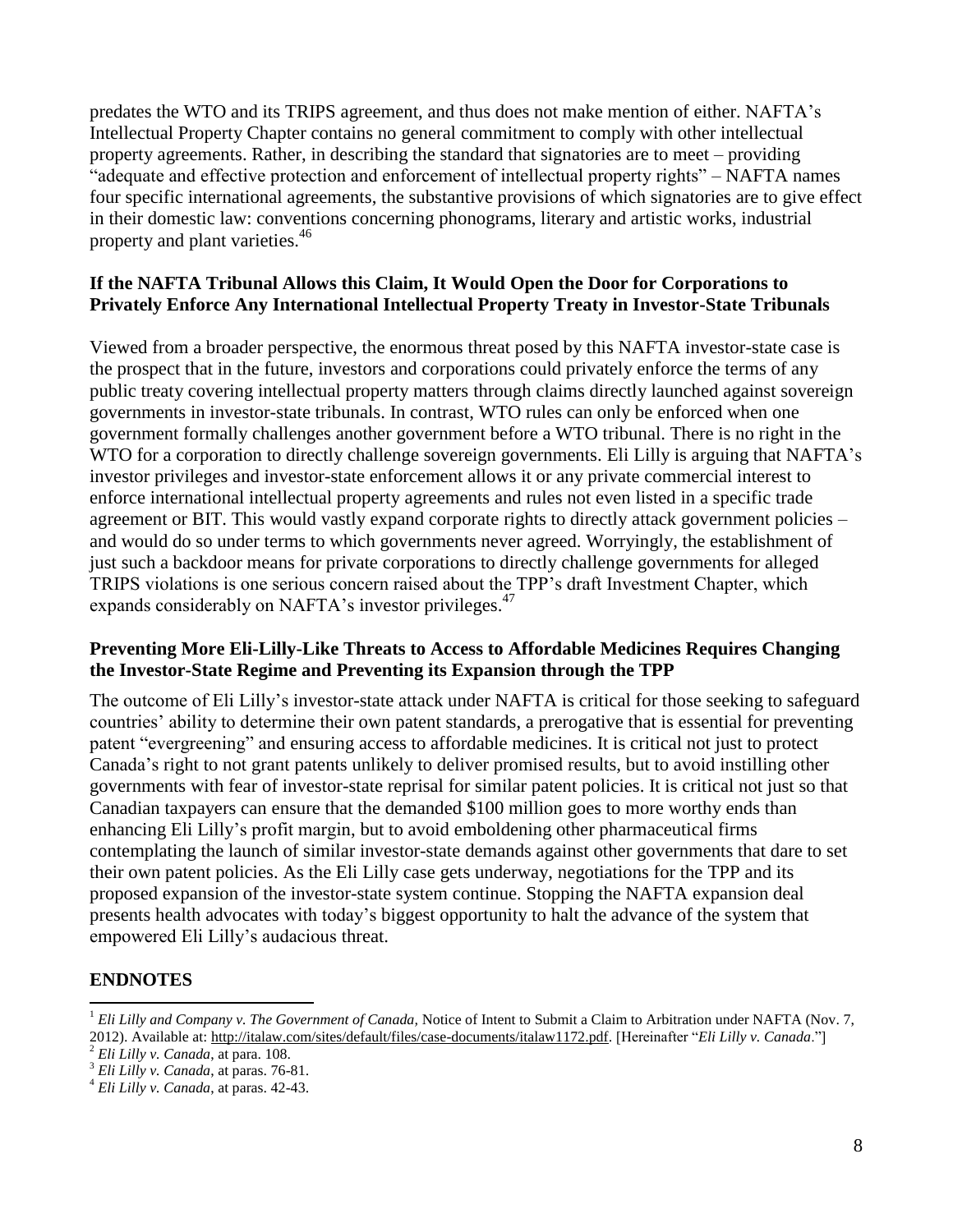5 "Fortune 500: Pharmaceuticals," *CNN Money*, May 21, 2012. Available at:

[http://money.cnn.com/magazines/fortune/fortune500/2012/industries/21/.](http://money.cnn.com/magazines/fortune/fortune500/2012/industries/21/)

 $\overline{6}$  Pia Eberhardt and Cecilia Olivet, "Profiting from Injustice," Transnational Institute and Corporate Europe Observatory report, Nov. 2012, at 8. Available at: [http://www.tni.org/pressrelease/exposed-elite-club-lawyers-who-make-millions-suing-states.](http://www.tni.org/pressrelease/exposed-elite-club-lawyers-who-make-millions-suing-states)

<sup>7</sup> Pia Eberhardt and Cecilia Olivet, "Profiting from Injustice," Transnational Institute and Corporate Europe Observatory report, Nov. 2012, at 7. Available at: [http://www.tni.org/pressrelease/exposed-elite-club-lawyers-who-make-millions-suing-states.](http://www.tni.org/pressrelease/exposed-elite-club-lawyers-who-make-millions-suing-states)

<sup>8</sup> For more information on this alarming trend, see Lori Wallach, "Fair and Equitable Treatment" and Investors' Reasonable

Expectations: Rulings in U.S. FTAs & BITs Demonstrate FET Definition Must be Narrowed," Public Citizen memo, Sept. 5, 2012. Available at[: http://www.citizen.org/documents/MST-Memo.pdfhttp://www.citizen.org/documents/MST-Memo.pdf.](http://www.citizen.org/documents/MST-Memo.pdf) <sup>9</sup> For more information, *see* "Table of Foreign Investor-State Cases and Claims under NAFTA and Other U.S. Trade Deals,"

Public Citizen memo, March 2013. Available at[: http://www.citizen.org/documents/investor-state-chart.pdf.](http://www.citizen.org/documents/investor-state-chart.pdf)

<sup>10</sup> United Nations Conference on Trade and Development, "IIA Issues Note: Latest Developments in Investor-State Dispute Settlement," April 2012, at 3. Available at: [http://unctad.org/en/PublicationsLibrary/webdiaeia2012d10\\_en.pdf.](http://unctad.org/en/PublicationsLibrary/webdiaeia2012d10_en.pdf)

<sup>11</sup> For more information, see "Table of Foreign Investor-State Cases and Claims under NAFTA and Other U.S. Trade Deals," Public Citizen memo, March 2013. Available at[: http://www.citizen.org/documents/investor-state-chart.pdf.](http://www.citizen.org/documents/investor-state-chart.pdf)

<sup>12</sup> *See* NAFTA Art. 1139.

<sup>13</sup> See Article 12.2 in the leaked TPP Investment Chapter text, available at: [http://www.citizenstrade.org/ctc/wp](http://www.citizenstrade.org/ctc/wp-content/uploads/2012/06/tppinvestment.pdf)[content/uploads/2012/06/tppinvestment.pdf.](http://www.citizenstrade.org/ctc/wp-content/uploads/2012/06/tppinvestment.pdf) For more information, *see* Brook Baker, "Leaked TPP Investment Chapter Presents a Grave Threat to Access to Medicines," Health GAP memo, Aug. 14, 2012. Available at: [http://infojustice.org/wp](http://infojustice.org/wp-content/uploads/2012/09/Baker-Investment-in-the-TPP.pdf)[content/uploads/2012/09/Baker-Investment-in-the-TPP.pdf.](http://infojustice.org/wp-content/uploads/2012/09/Baker-Investment-in-the-TPP.pdf)

<sup>14</sup> *See* Adam Gartrell, "Labor Standing Firm on Pacific Trade Deal," *The Sydney Morning Herald*, March 5, 2012. Available at: [http://news.smh.com.au/breaking-news-national/labor-standing-firm-on-pacific-trade-deal-20120305-1ue2b.html.](http://news.smh.com.au/breaking-news-national/labor-standing-firm-on-pacific-trade-deal-20120305-1ue2b.html)

<sup>15</sup> Peter Leon, Jonathan Veeran and Erin Warmington, "South Africa: South Africa Declines To Renew Bilateral Investment Treaties With European Union Member States," Mondaq.com, Oct. 5, 2012. Available at:

[http://www.mondaq.com/x/199586/international+trade+investment/South+Africa+Declines+To+Renew+Bilateral+Investment+Tr](http://www.mondaq.com/x/199586/international+trade+investment/South+Africa+Declines+To+Renew+Bilateral+Investment+Treaties+With+European+Union+Member+States) [eaties+With+European+Union+Member+States.](http://www.mondaq.com/x/199586/international+trade+investment/South+Africa+Declines+To+Renew+Bilateral+Investment+Treaties+With+European+Union+Member+States) Jung Eun-joo, "India plans to abolish ISD clause in FTAs," *The Hankyoreh*, April 6, 2012. Available at[: http://www.hani.co.kr/arti/english\\_edition/e\\_international/527103.html.](http://www.hani.co.kr/arti/english_edition/e_international/527103.html)

 $^{16}$  While Brazil has signed 14 Bilateral Investment Treaties (BITs), some of which include the investor-state dispute mechanism, Brazil's Congress has refused to ratify any of them to date, largely due to strong opposition to the investor-state regime. For the list of BITs, *see* ICSID, "ICSID Database of Bilateral Investment Treaties," accessed January 23, 2013. Available at: [https://icsid.worldbank.org/ICSID/FrontServlet.](https://icsid.worldbank.org/ICSID/FrontServlet) For more information on Brazil's debate over the BITs, *see* Ricardo Barretto et al, "Bilateral Investment Treaties and International Arbitration," International Law Office, May 15, 2003. Available at: [http://www.internationallawoffice.com/newsletters/detail.aspx?g=6ce64813-8cf6-4f97-b8a8-2ad950fa25ad.](http://www.internationallawoffice.com/newsletters/detail.aspx?g=6ce64813-8cf6-4f97-b8a8-2ad950fa25ad) 

<sup>17</sup> *Eli Lilly v. Canada*, at paras. 70-81.

<sup>18</sup> The ability of a State to set its own patentability standards, including its own interpretation of "utility," is a key flexibility guaranteed by the WTO's TRIPS agreement. Article 27(1) of TRIPS states that patents "shall be available for any inventions… provided that they are new, involve an inventive step and are capable of industrial application." A footnote clarifies the latter term as equivalent to "useful." TRIPS makes no attempt to further define usefulness, leaving specific interpretations up to member States. WTO, Trade-Related Aspects of Intellectual Property Rights, Art. 27(1). According to the United Nations Conference on Trade and Development (UNCTAD), "This provision sets up the criteria of patentability, without however harmonizing the way in which they have to be implemented. Members have considerable leeway in applying those three criteria (novelty, inventive step and industrial applicability)." UNCTAD-ICTSD, *Resource Book on TRIPS and Development*, (Cambridge: Cambridge University Press, 2005), at 358. Available at[: http://www.iprsonline.org/unctadictsd/docs/RB2.5\\_Patents\\_2.5.1\\_update.pdf.](http://www.iprsonline.org/unctadictsd/docs/RB2.5_Patents_2.5.1_update.pdf) NAFTA's Article 1709 on patents mimics this flexibility, stating that "a Party may deem the terms 'inventive step' and 'capable of industrial application' to be synonymous with the terms 'non-obvious' and 'useful', respectively." NAFTA Art. 1709(1).

<sup>19</sup> *Eli Lilly v. Canada*, at para. 43.

<sup>20</sup> *See,* for example, *Eli Lilly v. Canada*, at paras. 15-16.

<sup>21</sup> *Eli Lilly v. Canada*, at paras. 48-52.

<sup>22</sup> *Eli Lilly v. Canada*, at para. 48.

<sup>23</sup> Luke Eric Peterson, "Newly Disclosed Document Shows that Pharma Corp Hopes to Construe Alleged Non-compliance with Patent Treaties as Breach of Investment Treaty," *Investment Arbitration Reporter*, Dec. 10, 2012. Available at: [http://www.iareporter.com/articles/20121210\\_2.](http://www.iareporter.com/articles/20121210_2)<br> $\frac{24}{24}$  Luke Frie Poterson. "LS\_PL

Luke Eric Peterson, "U.S. Pharma Corp Puts Canada on Notice of NAFTA Claim following Patent Invalidation at Hands of Canadian Court; More Such Claims in Wings?," *Investment Arbitration Reporter*, Dec. 3, 2012. Available at: http://www.iareporter.com/articles/20121203<sup>2</sup>.

<sup>25</sup> *Eli Lilly v. Canada*, at paras. 98-104.

<sup>26</sup> NAFTA Art. 1105(1).